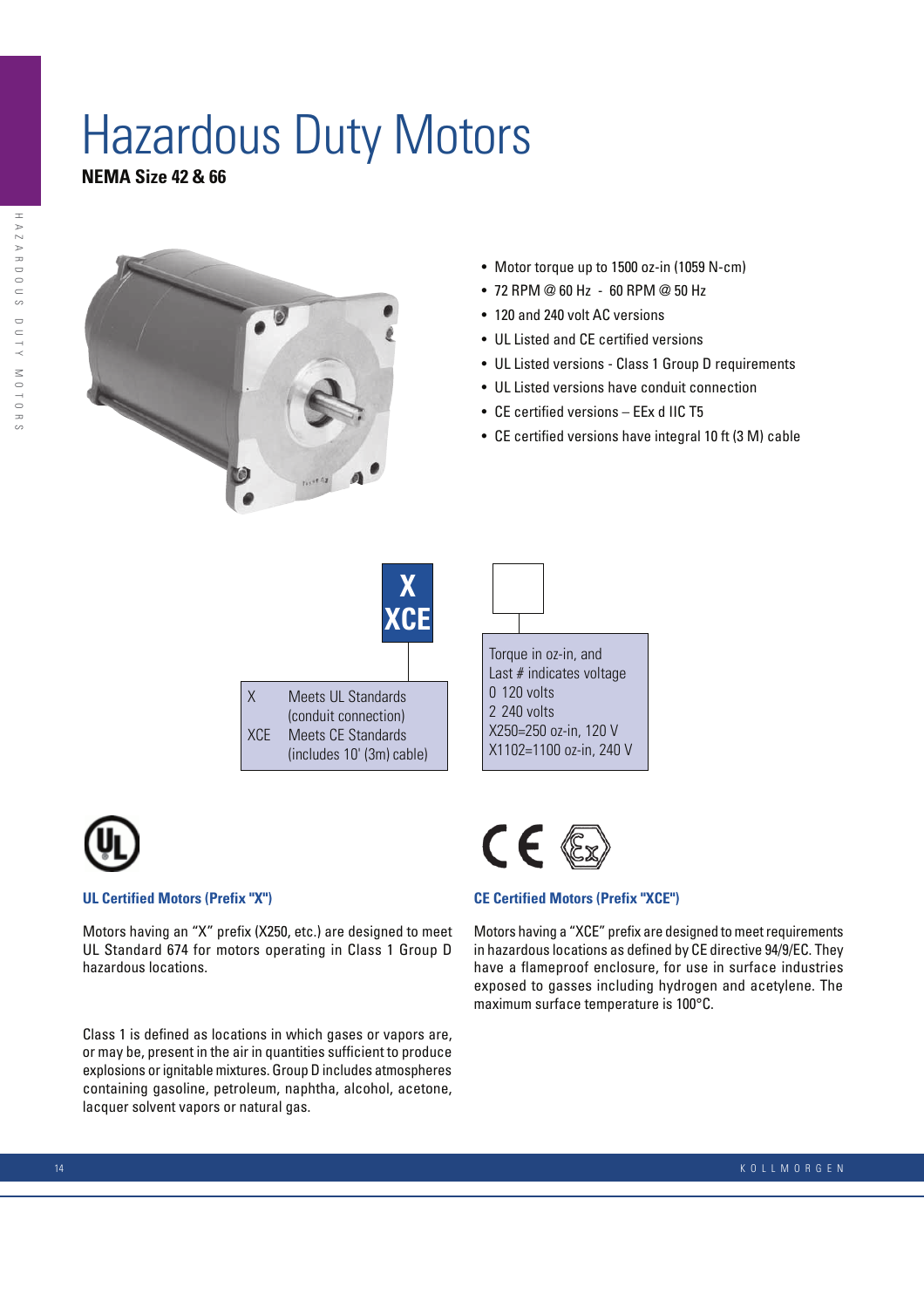# Hazardous Duty Motors

# **NEMA Size 42 & 66**

|               | 120 Volt, 60 Hz, Single Phase, 72 RPM |              |         | <b>Phase Shifting</b> |       |      |           |                    |      |       |                    |         |
|---------------|---------------------------------------|--------------|---------|-----------------------|-------|------|-----------|--------------------|------|-------|--------------------|---------|
| * Type Number |                                       | Torque (min) |         | # Load Inertia        |       |      | Wiring    | Resistor           |      |       | Capacitor (330VAC) |         |
| Ul            | <b>CE</b>                             | $0Z$ -IN     | $N$ -cm | $lb-in2$              | kg-cm | amps |           | Diagram Kit Number | ohms | watts | <b>Kit Number</b>  | $\mu$ F |
| X250          | <b>XCE250</b>                         | 250          | 177     |                       | 8.8   | 0.6  | RC        | 201052-013         | 150  | 50    | 201053-010         | 6.5     |
| X700          | <b>XCE700</b>                         | 700          | 494     | 10                    | 30    | l .1 | RC        | 201052-027         | 150  | 100   | 201053-032         | 12.5    |
| X1100         | <b>XCE1100</b>                        | 1,100        | 777     |                       | 26    | 3    | <b>RC</b> | 201052-025         | 100  | 160   | 201053-026         | 17.5    |
| X1500         | <b>XCE1500</b>                        | ,500         | ,059    | 12                    | 35    |      | <b>RC</b> | 201052-020         | 55   | 375   | 201053-014         | 30      |

| 240 Volt, 60 Hz, Single Phase, 72 RPM |                |              |                     |                       |       |      |           |                    |      |       |                    |      |  |
|---------------------------------------|----------------|--------------|---------------------|-----------------------|-------|------|-----------|--------------------|------|-------|--------------------|------|--|
|                                       |                |              |                     | <b>Phase Shifting</b> |       |      |           |                    |      |       |                    |      |  |
| * Type Number                         |                | Torque (min) |                     | $#$ Load Inertia      |       |      | Wiring    | Resistor           |      |       | Capacitor (660VAC) |      |  |
| Ul                                    | <b>CE</b>      | $0z$ - $n$   | $N$ -cm $^{\prime}$ | $lb-in2$              | ka-cm | amps |           | Diagram Kit Number | ohms | watts | <b>Kit Number</b>  | μF   |  |
| X252                                  | <b>XCE252</b>  | 250          | 177                 | ◠                     | 8.8   | 0.4  | RC        | 201052-015         | 500  | 50    | 201053-012         | 1.75 |  |
| -----                                 | <b>XCE702</b>  | 700          | 494                 | 10                    | 30    | 0.6  | RC        | 201052-028         | 500  | 100   | 201053-030         | 3    |  |
| X1102                                 | XCE1102        | .100         | 777                 |                       | 26    | 1.5  | <b>RC</b> | 201052-026         | 400  | 160   | 201053-028         | 4    |  |
| X1502                                 | <b>XCE1502</b> | ,500         | .059                | 12                    | 35    | 1.5  | RC        | 201052-018         | 250  | 200   | 201053-016         | 8    |  |

## **240 Volt, 50 Hz, Single Phase, 60 RPM**

|               | Z40 VOIL, JO NZ, SHIYIE FIIASE, OO NFIVI |              |         | <b>Phase Shifting</b> |       |      |           |                    |      |       |                    |     |
|---------------|------------------------------------------|--------------|---------|-----------------------|-------|------|-----------|--------------------|------|-------|--------------------|-----|
| * Type Number |                                          | Torque (min) |         | # Load Inertia        |       |      | Wiring    | Resistor           |      |       | Capacitor (660VAC) |     |
| UL            | <b>CE</b>                                | $0Z-1D$      | $N$ -cm | $Ib-in2$              | ka-cm | amps |           | Diagram Kit Number | ohms | watts | Kit Number         | μF  |
| X252          | <b>XCE252</b>                            | 250          | 177     |                       | 8.8   | 0.4  | RC        | 201052-015         | 500  | 50    | 201053-012         | .75 |
| -----         | <b>XCE702</b>                            | 700          | 494     | 10                    | 30    | 0.6  | RC        | 201052-028         | 500  | 100   | 201053-028         | 4   |
| X1102         | XCE1102                                  | ,100         | 777     |                       | 26    | 1.5  | <b>RC</b> | 201052-026         | 400  | 160   | 201053-029         | 6   |
| X1502         | <b>XCE1502</b>                           | ,500         | ,059    | 12                    | 35    | 1.5  | <b>RC</b> | 201052-018         | 250  | 200   | 201053-019         | 9   |

# This is the maximum rigidly attached load inertia the motor will reliably start. If the load is attached to the motor with a coupling that has a 5° flex, the motor can start loads up to seven times listed.

## **Connection Diagram**

R/C Connection



Single-Phase Operation